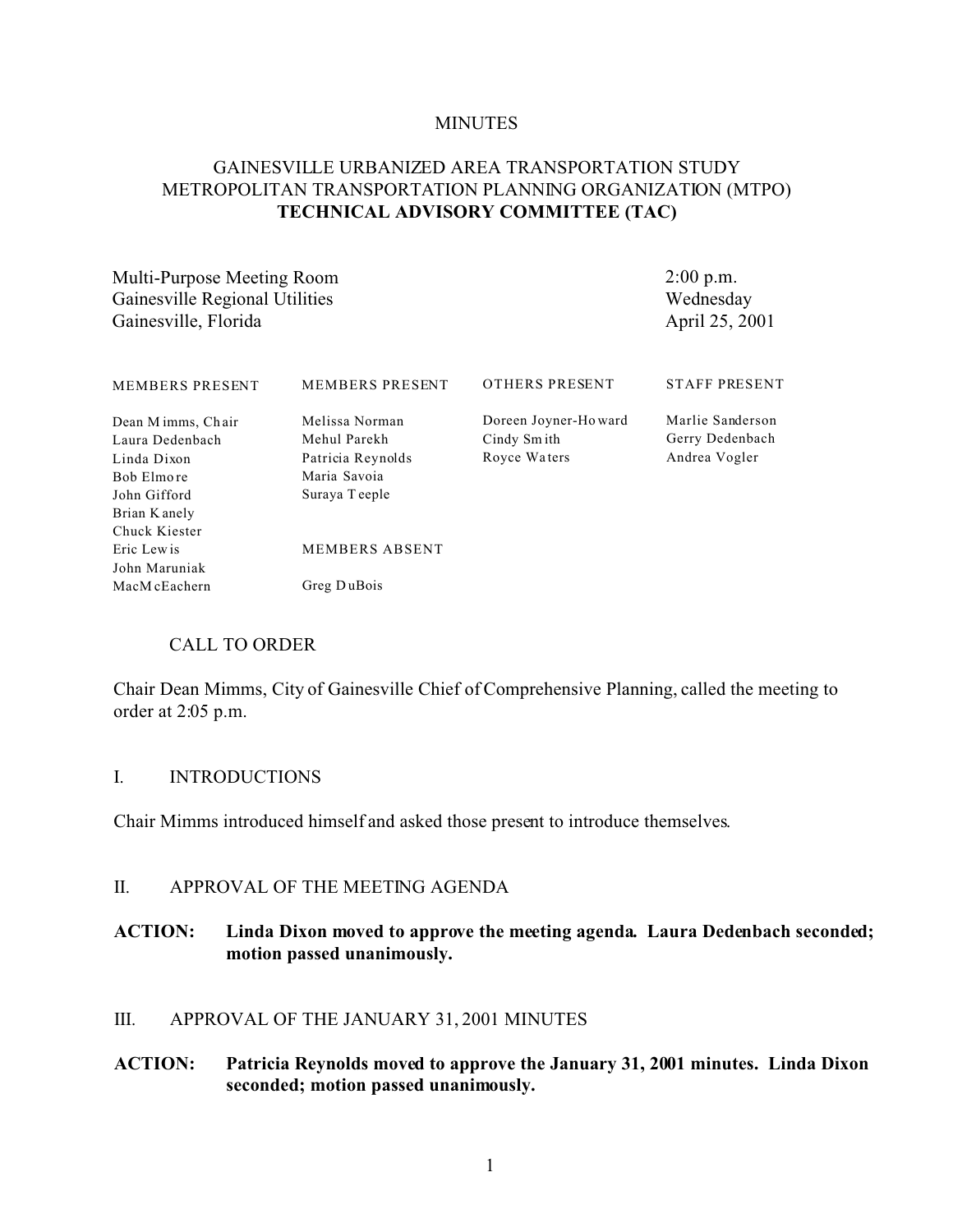## IV. CHAIRMAN'S REPORT

Mr. Gerry Dedenbach, MTPO Senior Transportation Planner, announced that the next MTPO meeting is scheduled for May 10. He said that the next TAC meeting is scheduled for May 23. He noted that the MTPO Plan East Gainesville Subcommittee meeting is scheduled for May 2.

### V. AGENDA ITEMS TO BE DISCUSSED- LISTED IN ORDER OF IMPORTANCE

# A. SW 34<sup>TH</sup> STREET RESURFACING (FROM ARCHER ROAD TO W UNIVERSITY AVENUE)

Mr. Dedenbach discussed the SW 34<sup>th</sup> Street resurfacing project.

The TAC discussed the Florida Department of Transportation's (FDOT's) proposed plans for roadway striping on SW 34<sup>th</sup> Street, from W University Avenue south to SW 2<sup>nd</sup> Avenue.

#### **ACTION: Brian Kanely moved to recommend that the MTPO:**

- **1. approve the FDOT 30 percent plans for the resurfacing of SW 34th Street, from Archer Road to W University Avenue, with the understanding that funds to install the mastarm traffic will be included as part of the State Roads (SR) 26 and 26A projects; and**
- **2. request that FDOT research the feasibility of striping the southbound lane on SW 34th Street, between SR 26 and SR 26A, in the same manner as the northbound lane in the same corridor.**

## **Laura Dedenbach seconded; motion passed unanimously.**

B. SW 24<sup>TH</sup> AVENUE CROSS SECTION (WEST OF SW 34<sup>TH</sup> STREET)

Mr. Dedenbach discussed the SW  $24<sup>th</sup>$  Avenue and SW  $38<sup>th</sup>$  Terrace cross sections.

#### **ACTION: Linda Dixon moved to recommend that the MTPO:**

- **1. adopt the SW 24th Avenue cross-section as presented by the Alachua County Public Works Department (ACPWD); and**
- **2. request that the Alachua County Board of County Commissioners pursue the acquisition of additional right-of-way north and south of SW 24th Avenue and along SW 38th Terrace in order to improve accommodations for bicyclists and pedestrians.**

**Brian Kanely seconded; motion passed unanimously.**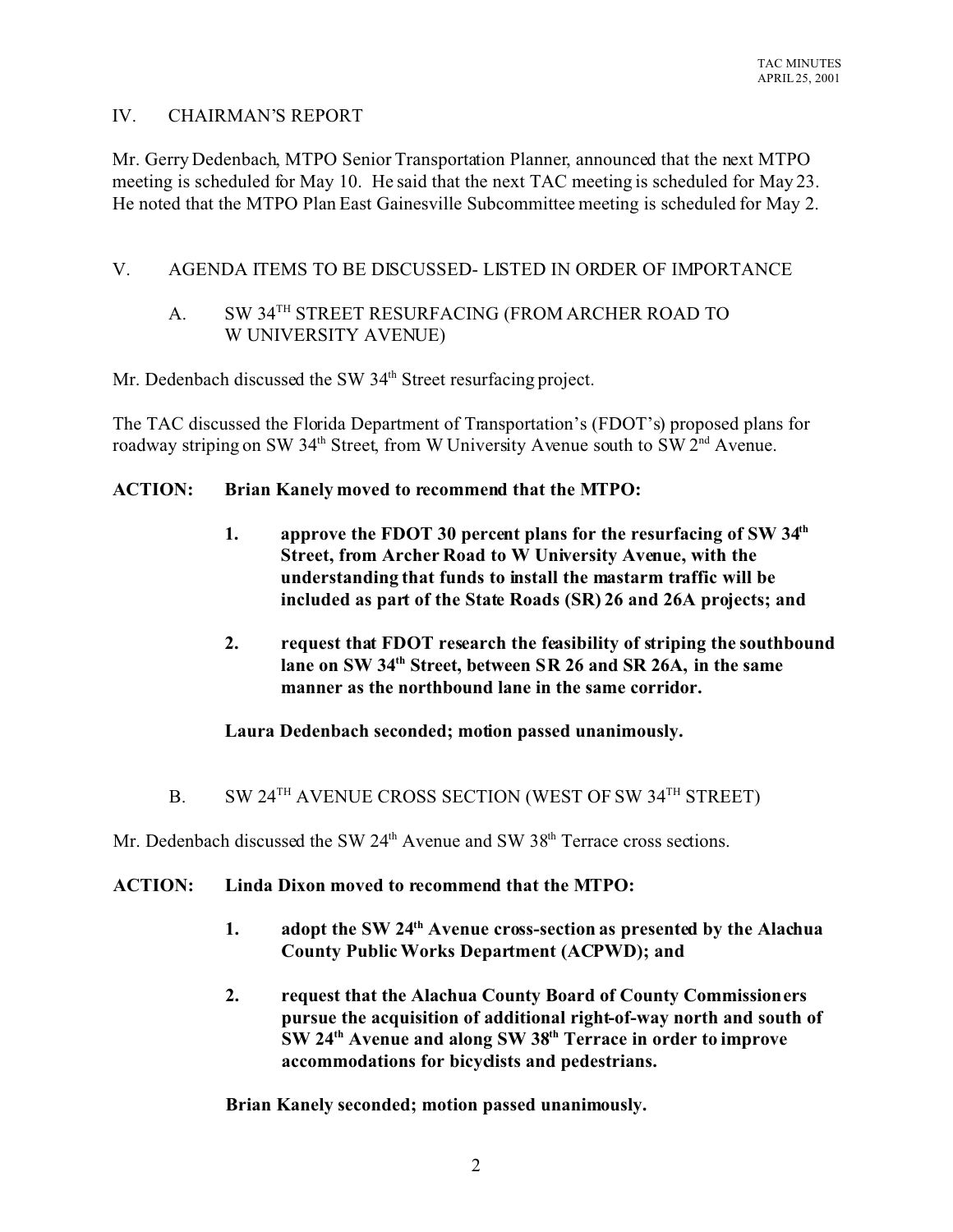# C. COUNTY INCENTIVE GRANT PROGRAM (CIGP)

Mr. Marlie Sanderson, MTPO Director of Transportation Planning, discussed the CIGP.

Mr. Mehul Parekh, Alachua County Public Works Department Civil Engineer I, reported that Alachua County is not going to apply for CIGP funds this year.

# D. TRANSPORTATION ENHANCEMENT PROGRAM YEAR 2001 APPLICATIONS

Mr. Dedenbach discussed the Transportation Enhancement Program. He said that staff has been informed that there is a funding shortfall for the SR 26/26A project enhancements. He explained that the Committees could recommend that the list of unfunded projects be amended to include SR26/26A project enhancements as the new number one priority.

The TAC discussed the Transportation Enhancement Program and funding issues concerning the SR 26/26A project.

**ACTION: Brian Kanely moved to recommend that the MTPO amend the Transportation Enhancement Program priorities to include SR 26/26A project enhancements as the new number one priority with the understanding that the City of Gainesville will prepare and submit the application. Linda Dixon seconded; motion passed unanimously.**

## E. MTPO DRAFT LETTER- WIDENING STATE ROAD 24 TO THE CITY OF ARCHER

Mr. Sanderson stated that, at the February 15, 2001 MTPO meeting, Mr. Bruce Pagel, City of Archer Assistant City Manager, discussed the impacts of not funding the four-laning of Archer Road to the City of Archer. He said that, after discussing this issue, it was a consensus of the MTPO to request that staff research why the funding for the four-laning of Archer Road was moved to other projects. He reported that MTPO staff have prepared the draft response letter for the MTPO Chair to send to the City of Archer Mayor.

## **ACTION: Linda Dixon moved to recommend that the MTPO approve sending, to the City of Archer Assistant Manager, the draft response letter concerning the widening of SR 24. Patricia Reynolds seconded; motion passed unanimously.**

# F. CHARRETTE RESERVE FUND

Mr. Sanderson stated that the Committees need to recommend to the MTPO whether the City and County should contribute \$5,000 each year to the MTPO charrette fund, regardless of whether a charrette is conducted that year, or if the City and County should only make one \$5,000 contribution and not contribute additional funding until an MTPO charrette is conducted.